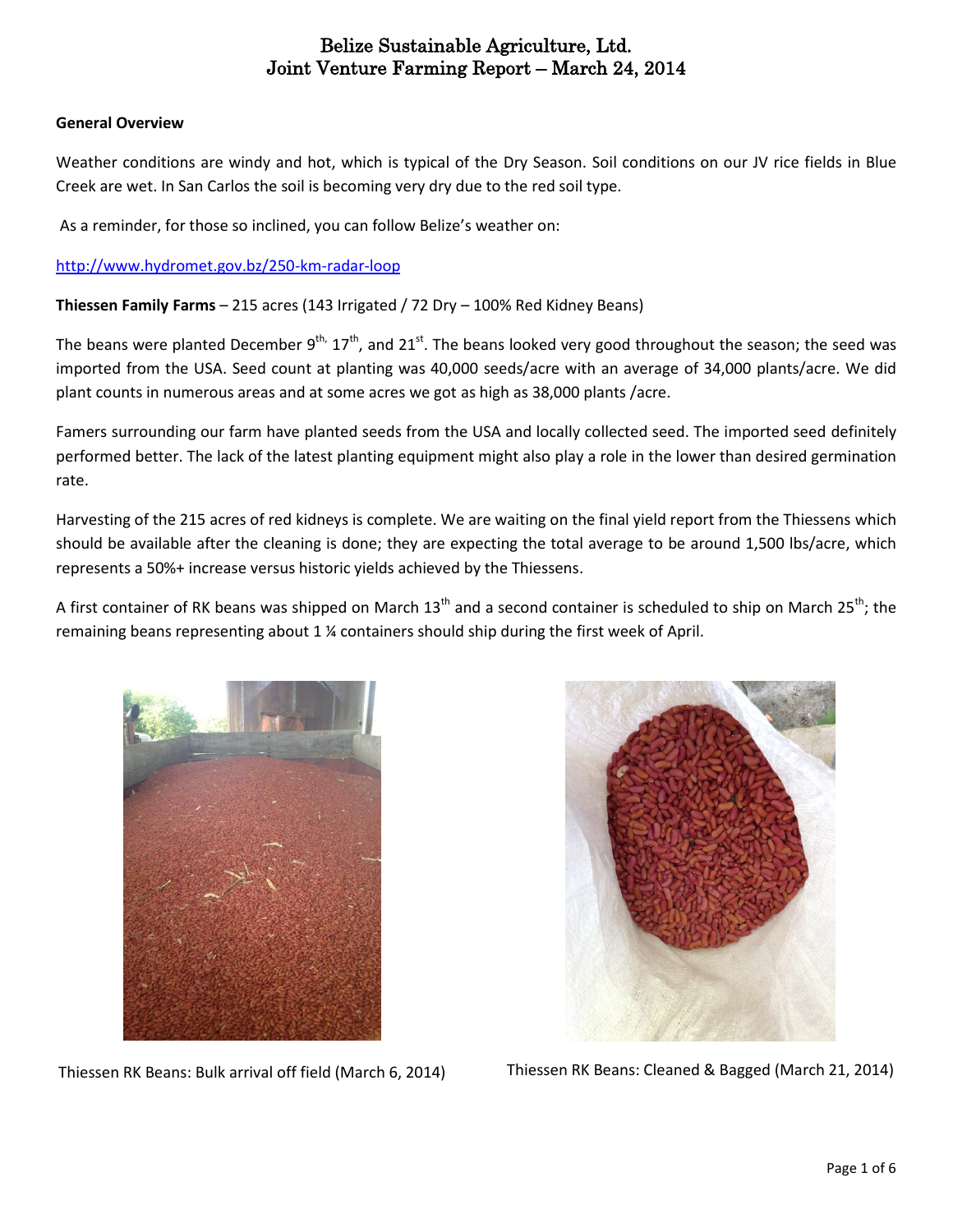

RK Beans at Indian Creek ready for shipping (March 18, 2014)

**Neufeld Family Farms** – 336 acres total (100 acres black eyed beans - 0 % Irrigated / 236acr es Rice – 100 % irrigated)

Jacob planted 70 acres BEB on February  $18<sup>th</sup>$  and 30 acres on February  $21<sup>st</sup>$  for a total of 100 acres. The beans are 34 days into their growing stage; their stand is irregular. About two thirds of the acreage is showing a dense and vigorous stand that is encouraging. A smaller part of the field is showing less vigorous and more irregular growth, which we attribute to significant presence of calcium rich stones in the subsoil. As this is a recently cleared field, there is limited history of its soil qualities so there is an element of "trial and error" in its farming. We expect these soil conditions will reduce the field's overall yield, although it should remain profitable. We will be considering various remedial actions through foliar and other fertilizers to mitigate this issue.





JSN Black Eye (March 21, 2014) JSN Black Eye: Vigorous Stand (March 21, 2014)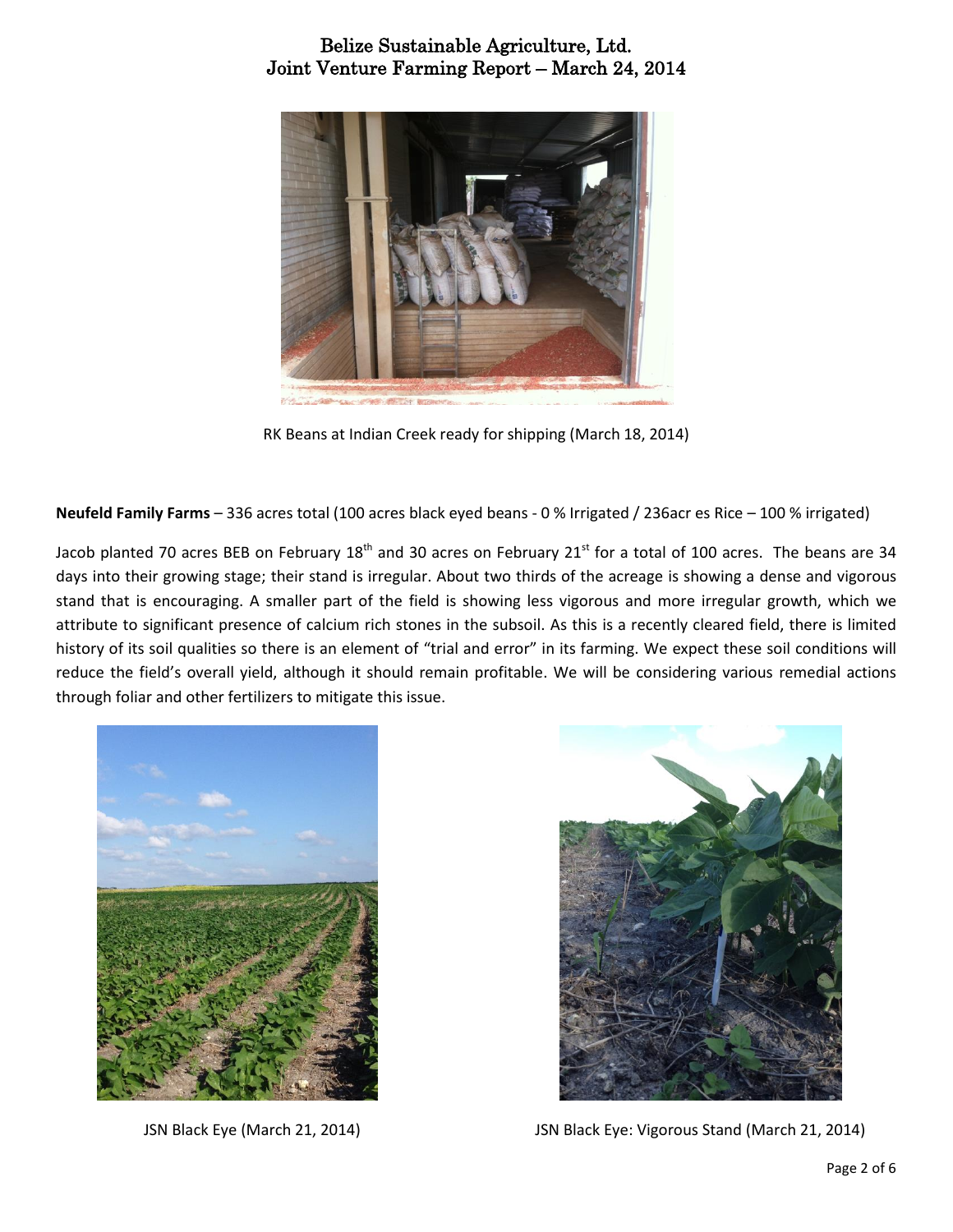Jacob has planted all 236 acres of his rice fields and weather conditions are currently quite favorable. We have noted some early issues with these fields, the most significant being moderate algae presence due to the method and timing of fertilizer application. We believe that with proper water management this issue will be controllable and should not materially impact yields. However, this issue reinforces the need for better crop planning and execution, and most importantly leveraging the internal expertise within our JV team across all partners. In this instance, better use of Marlon Dyck's rice expertise might have avoided these issues. We also noted that the last field planted, representing some 30 acres, seems to have a problem with germination/vigor. We believe that this is due to a large lot of faulty seed delivered by a local supplier, which is discussed below. We are currently evaluating whether the field will be replanted.



JSN Rice Fields (March 21, 2014) JSN Rice Fields (March 21, 2014)



### **Marlon Dyck –** 420 acres (Rice 100 % irrigated)

Marlon has planted all of the "210" and "220" series fields, which consists of 6 fields totaling some 230 acres. Marlon's fields were the most heavily affected by this year's exceptionally heavy and persistent rains, and were therefore the last to be prepared and planted. Most of the planted fields have experienced major germination and vigor issues, which we concluded was due to bad seed. The supplier was brought to the field and concurred with our view, declaring the fields to be "a write-off". It was unfortunately also confirmed that the supplier had failed to perform germination tests on a container load of seed which arrived from the United States after an exceptionally long and tortuous trip during which it is likely that the seed "baked". What was even more unfortunate was that our own team had also failed to perform germination tests on these seeds. Hence we planted over 170 acres of fields with "dead seed".

Fortunately, we expect to be able to replant all of the affected fields and the impact on the crop should be limited to a modest increase in crop costs. We are of course discussing with our local supplier and other relevant parties their contribution to the cost of this snafu. Most importantly, this incident has caused us to begin a review of all crop Standard Operating Procedures so that this and other similar issues can be avoided in the future, especially as we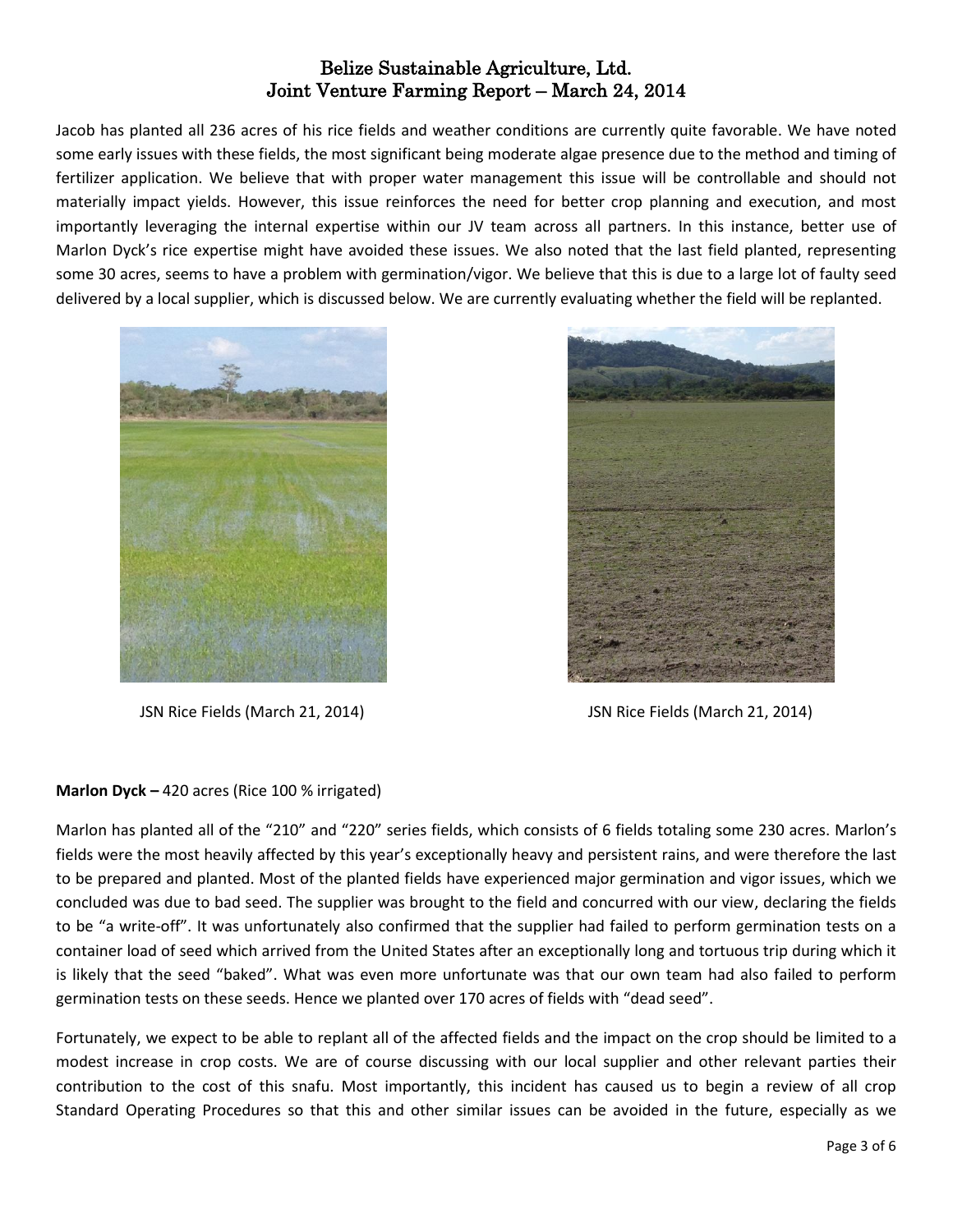substantially increase farmed acreages in the coming seasons. We definitely view this as an important "Learning Moment" for the entire team on the importance of enhanced Planning and Quality Assurance processes.

Marlon's remaining 180 acres are scheduled to be planted this week with seed from an alternate source that is currently being tested.

We will provide a detailed update on progress with Marlon Dyck's rice fields in the next fortnightly report.





Marlon Dyck Rice Fields (March 8, 2014) Marlon Dyck Rice Fields (March 21, 2014)

### **Summary and Conclusion**

The Thiessen Red Kidney crop can be considered a resounding success. The 215 acres which we were able to plant, despite very adverse weather conditions (leaving 60 non-irrigated acres unplanted due to the heavy rains), produced yields that were over 50% higher than what local farmers (including the Thiessens) had historically achieved, with the promise of further yield gains in future years. The beans have all been harvested and are now in storage and, at the date of writing, about two thirds of them have been shipped and partially paid for at excellent prices (most of the remaining funds will be received next week). The balance will be shipped next week with funds due in the following week. So we have achieved a second major success with the Thiessens following an excellent Summer 2013 corn crop. Going forward, we are meeting with them shortly to discuss the Summer 2014 crop, where we will consider increasing our jointly farmed acreage to over 700 acres, including three irrigation pivots covering some 450 acres. While there remain clear areas for improvement in this JV relationship, the Thiessens have proven to be hard-working, dedicated farmers and we look forward to working with them over the long term and helping them to achieve outstanding farming results.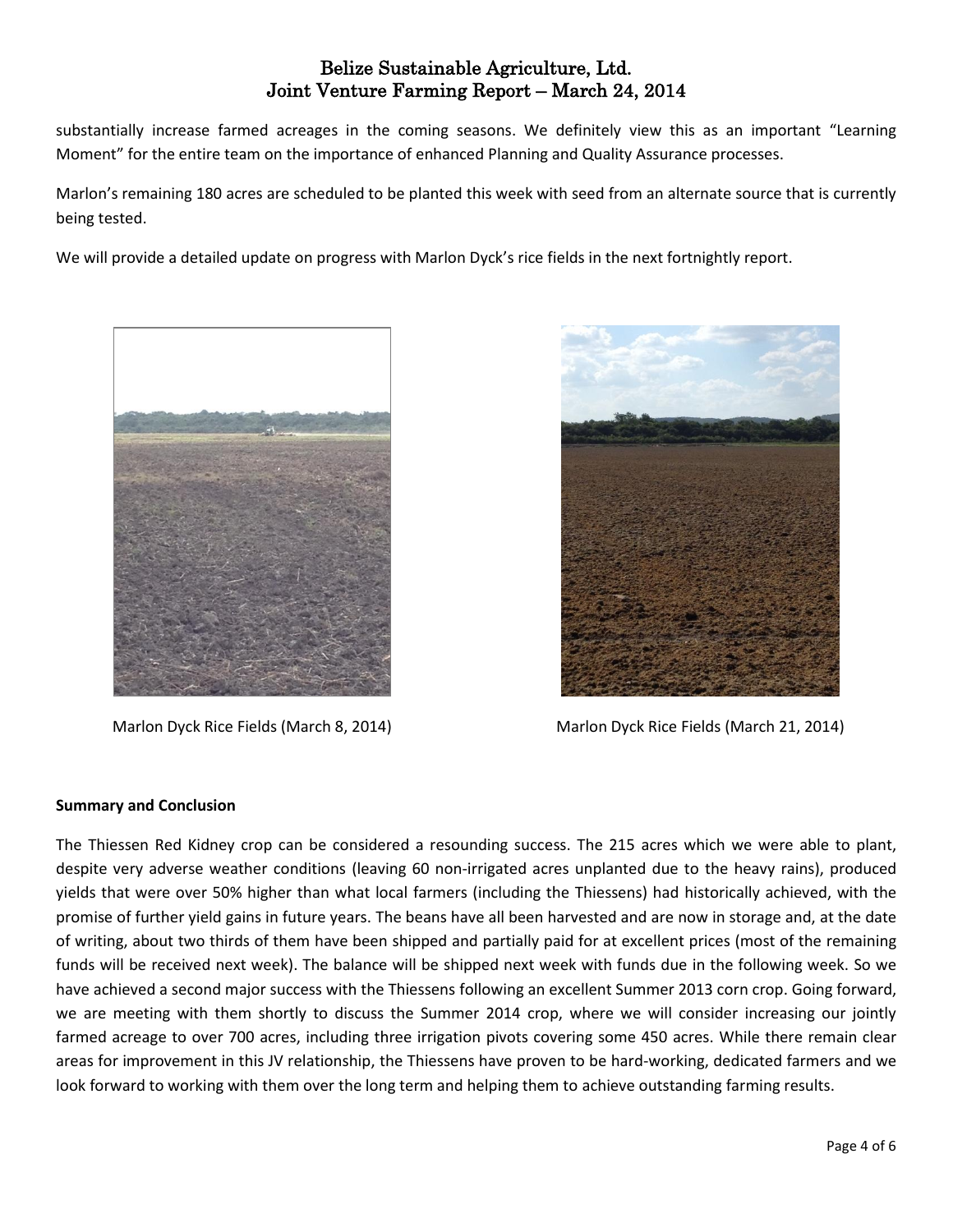We are also looking forward to the current rice crop with keen anticipation. Despite a few teething problems getting part of the crop underway, we believe that this JV activity has strong potential this year. We will be farming on ground that has a strong historic track record of producing excellent yields, and we are working with Marlon Dyck, one of Belize's foremost rice growers. Moreover, local prices for rice are high and likely to remain that way as the country has gone from a surplus to a material deficit in rice production these past three years. Assuming that this crop produces favorable results, we will consider incorporating rice into our overall crop strategy both for crop diversification purposes and to help ensure that Belize is truly self-sufficient in this key primary foodstuff.

The BZD 1.75 /lb. achieved for the bulk of our Red Kidney crop was very encouraging and has added a nice finishing touch to this very successful crop. However, corn prices were unchanged from last week, with small sales taking place at BZD 0.25/lb. and an ongoing tug of war between local co-ops and grain dealers.

Thanks!

Ruben Froese